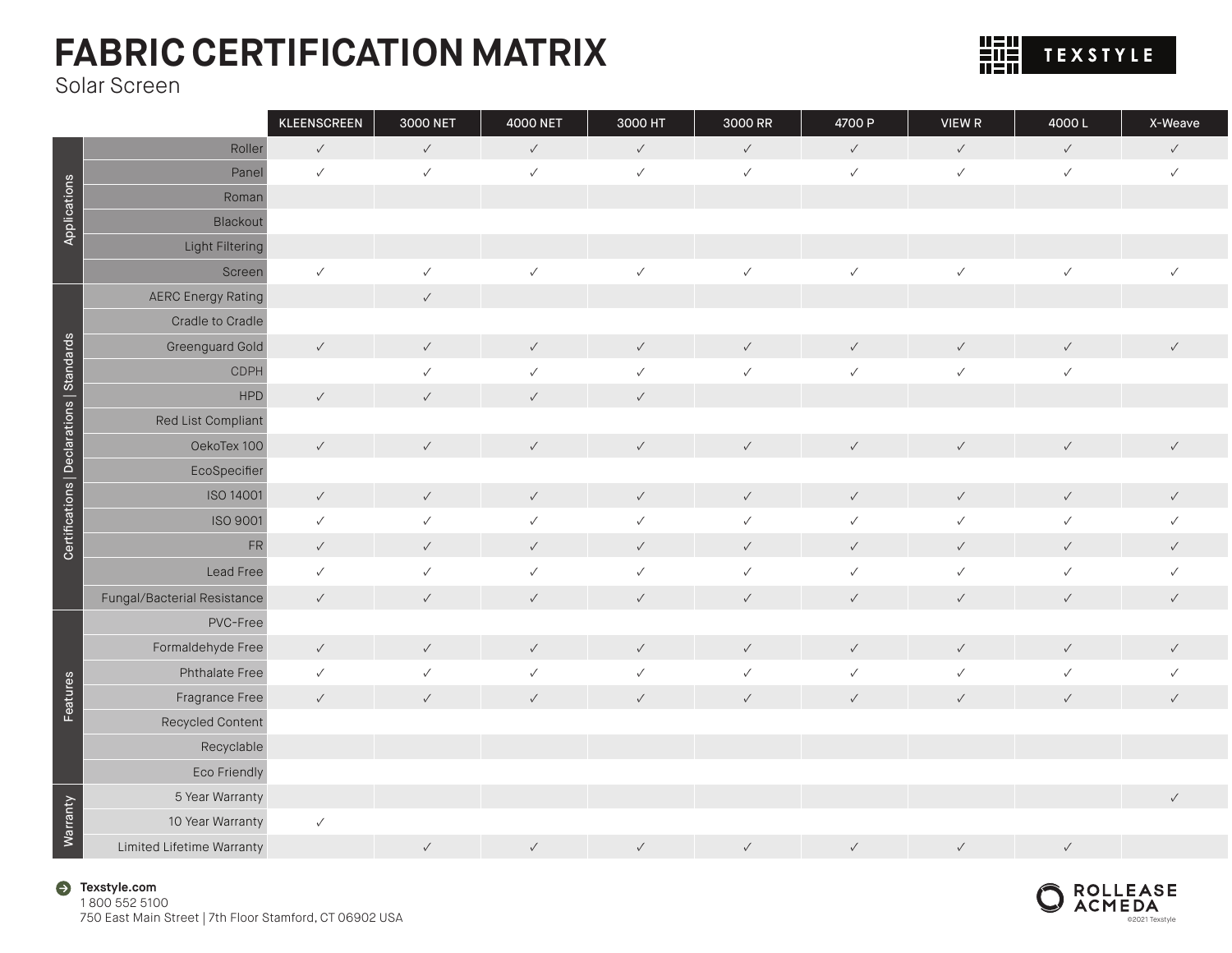Verosol High Performance Fabrics



|                                           |                           | SilverScreen | OmniaScreen  | EnviroScreen |
|-------------------------------------------|---------------------------|--------------|--------------|--------------|
|                                           | Roller                    | $\checkmark$ | $\checkmark$ | $\checkmark$ |
| Applications                              | Panel                     | $\checkmark$ | $\checkmark$ | $\checkmark$ |
|                                           | Roman                     |              |              |              |
|                                           | Blackout                  |              |              |              |
|                                           | Light Filtering           |              |              | $\checkmark$ |
|                                           | Screen                    | $\checkmark$ | $\checkmark$ | $\checkmark$ |
|                                           | <b>AERC Energy Rating</b> |              |              |              |
|                                           | Cradle to Cradle          |              |              | $\checkmark$ |
|                                           | Greenguard Gold           | $\checkmark$ | $\checkmark$ | $\checkmark$ |
|                                           | CDPH                      |              |              |              |
|                                           | HPD                       | $\checkmark$ | $\checkmark$ | $\checkmark$ |
|                                           | Red List Compliant        |              |              | $\checkmark$ |
|                                           | OekoTex 100               | $\checkmark$ | $\checkmark$ | $\checkmark$ |
| Certifications   Declarations   Standards | EcoSpecifier              | $\checkmark$ |              | $\checkmark$ |
|                                           | ISO 14001                 | $\checkmark$ | $\checkmark$ | $\checkmark$ |
|                                           | ISO 9001                  | $\checkmark$ | $\checkmark$ | $\checkmark$ |
|                                           | FR                        | $\checkmark$ | $\checkmark$ | $\checkmark$ |
|                                           | Lead Free                 | $\checkmark$ | $\checkmark$ | $\checkmark$ |
|                                           | Fungal/Bacterial Resis-   |              |              |              |
|                                           | PVC-Free                  |              |              | $\checkmark$ |
|                                           | Formaldehyde Free         | $\checkmark$ | $\checkmark$ | $\checkmark$ |
|                                           | Phthalate Free            | $\checkmark$ | $\checkmark$ | $\checkmark$ |
| Features                                  | Fragrance Free            | $\checkmark$ | $\checkmark$ | $\checkmark$ |
|                                           | Recycled Content          |              |              |              |
|                                           | Recyclable                |              |              |              |
|                                           | Eco Friendly              |              |              | $\checkmark$ |
|                                           | 5 Year Warranty           |              |              |              |
| Warranty                                  | 10 Year Warranty          | $\checkmark$ | $\checkmark$ | $\checkmark$ |
|                                           | Limited Lifetime Warranty |              |              |              |

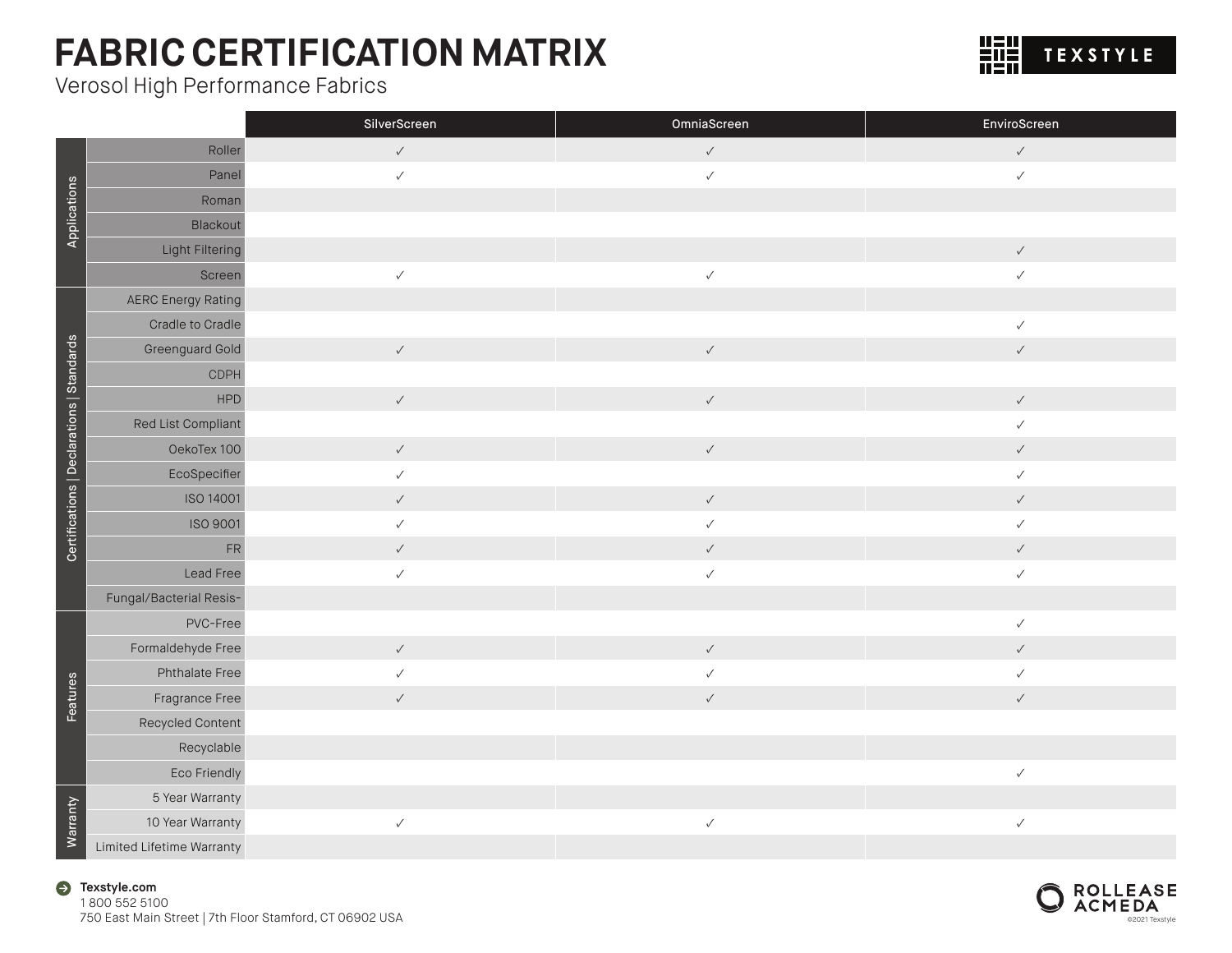Commercial PVC Free

|                                           |                             | <b>Ambient Renew</b> | Ambient      | Anzio        | Mesa LF      | Mesa BO      | Tempe        |
|-------------------------------------------|-----------------------------|----------------------|--------------|--------------|--------------|--------------|--------------|
|                                           | Roller                      | $\checkmark$         | $\checkmark$ | $\checkmark$ | $\checkmark$ | $\checkmark$ | $\checkmark$ |
|                                           | Panel                       | $\checkmark$         |              | $\checkmark$ | $\checkmark$ | $\checkmark$ | $\checkmark$ |
|                                           | Roman                       | $\checkmark$         | $\checkmark$ |              | $\checkmark$ |              |              |
| Applications                              | Blackout                    |                      |              | $\checkmark$ |              |              | $\checkmark$ |
|                                           | Light Filtering             | $\checkmark$         | $\checkmark$ |              | $\checkmark$ |              |              |
|                                           | Screen                      |                      |              |              |              | $\checkmark$ |              |
|                                           | <b>AERC Energy Rating</b>   | $\checkmark$         |              |              |              |              |              |
|                                           | Cradle to Cradle            |                      |              |              |              |              |              |
|                                           | Greenguard Gold             | $\checkmark$         | $\checkmark$ | $\checkmark$ | $\checkmark$ | $\checkmark$ | $\checkmark$ |
|                                           | CDPH                        | $\checkmark$         |              | ✓            |              | $\checkmark$ |              |
|                                           | <b>HPD</b>                  | $\checkmark$         | $\checkmark$ | $\checkmark$ | $\checkmark$ | $\checkmark$ | $\checkmark$ |
|                                           | Red List Compliant          |                      |              |              | $\checkmark$ | $\checkmark$ |              |
|                                           | OekoTex 100                 | $\checkmark$         | $\checkmark$ | $\checkmark$ | $\checkmark$ | $\checkmark$ |              |
| Certifications   Declarations   Standards | EcoSpecifier                |                      |              |              |              |              |              |
|                                           | ISO 14001                   |                      |              |              |              |              | $\checkmark$ |
|                                           | ISO 9001                    | $\checkmark$         | $\checkmark$ |              |              |              |              |
|                                           | ${\sf FR}$                  | $\checkmark$         | $\checkmark$ | $\checkmark$ | $\checkmark$ | $\checkmark$ | $\checkmark$ |
|                                           | Lead Free                   | $\checkmark$         | $\checkmark$ | $\checkmark$ | $\checkmark$ | $\checkmark$ |              |
|                                           | Fungal/Bacterial Resistance |                      |              | $\checkmark$ |              |              | $\checkmark$ |
|                                           | PVC-Free                    | $\checkmark$         | $\checkmark$ | $\checkmark$ | $\checkmark$ | $\checkmark$ | $\checkmark$ |
|                                           | Formaldehyde Free           |                      |              | $\checkmark$ | $\checkmark$ | $\checkmark$ |              |
|                                           | Phthalate Free              | $\checkmark$         | $\checkmark$ | $\checkmark$ | $\checkmark$ | $\checkmark$ | $\checkmark$ |
| Features                                  | Fragrance Free              | $\checkmark$         | $\checkmark$ | $\checkmark$ | $\checkmark$ | $\checkmark$ | $\checkmark$ |
|                                           | Recycled Content            |                      |              |              |              |              |              |
|                                           | Recyclable                  |                      |              |              | $\checkmark$ |              |              |
|                                           | Eco Friendly                | $\checkmark$         | $\checkmark$ |              | $\checkmark$ | $\checkmark$ |              |
|                                           | 5 Year Warranty             |                      |              |              |              |              |              |
| <b>Warranty</b>                           | 10 Year Warranty            | $\checkmark$         | $\checkmark$ | $\checkmark$ | $\checkmark$ | $\checkmark$ | $\checkmark$ |
|                                           | Limited Lifetime Warranty   |                      |              |              |              |              |              |



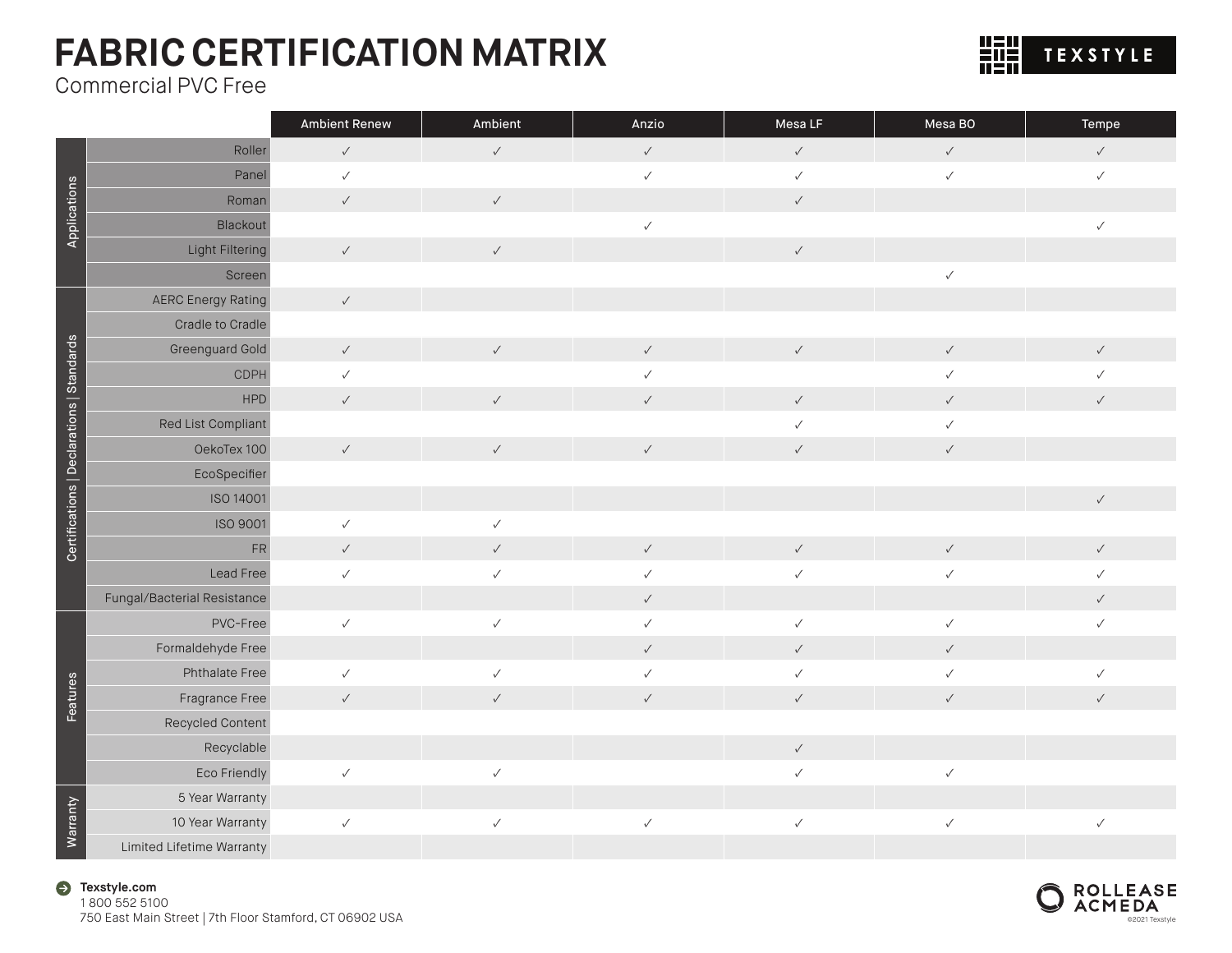Designer Texture

|                                           |                             | <b>Balmoral LF</b> | <b>Balmoral BO</b> | Jersey LF    | Jersey BO    | Chambray     | Stickan      | Chenille     | Mandal       | Karuna       | Lugo         | Falun        |
|-------------------------------------------|-----------------------------|--------------------|--------------------|--------------|--------------|--------------|--------------|--------------|--------------|--------------|--------------|--------------|
|                                           | Roller                      | $\checkmark$       | $\checkmark$       | $\checkmark$ | $\checkmark$ | $\checkmark$ | $\checkmark$ | $\checkmark$ | $\checkmark$ | $\checkmark$ | $\checkmark$ | $\checkmark$ |
|                                           | Panel                       | $\checkmark$       | $\checkmark$       | $\checkmark$ | $\checkmark$ | $\checkmark$ | $\checkmark$ | $\checkmark$ | $\checkmark$ | $\checkmark$ | $\checkmark$ | $\checkmark$ |
|                                           | Roman                       | $\checkmark$       | $\checkmark$       | $\checkmark$ | $\checkmark$ |              |              |              |              |              |              |              |
| Applications                              | Blackout                    |                    | $\checkmark$       |              | $\checkmark$ |              |              |              |              |              |              |              |
|                                           | Light Filtering             | $\checkmark$       |                    | $\checkmark$ |              | $\checkmark$ | $\checkmark$ | $\checkmark$ | $\checkmark$ | $\checkmark$ | $\checkmark$ | $\checkmark$ |
|                                           | Screen                      |                    |                    |              |              |              |              |              |              |              |              |              |
|                                           | <b>AERC Energy Rating</b>   | $\checkmark$       | $\checkmark$       |              |              |              |              |              |              |              |              |              |
|                                           | Cradle to Cradle            |                    |                    |              |              |              |              |              |              |              |              |              |
|                                           | Greenguard Gold             | $\checkmark$       | $\checkmark$       | $\checkmark$ | $\checkmark$ |              |              |              |              |              |              |              |
|                                           | <b>CDPH</b>                 |                    |                    |              |              |              |              |              |              |              |              |              |
|                                           | <b>HPD</b>                  |                    |                    |              |              |              |              |              |              |              |              |              |
|                                           | Red List Compliant          |                    |                    |              |              |              |              |              |              |              |              |              |
|                                           | OekoTex 100                 | $\checkmark$       | $\checkmark$       | $\checkmark$ | $\checkmark$ | $\checkmark$ | $\checkmark$ | $\checkmark$ | $\checkmark$ | $\checkmark$ | $\checkmark$ |              |
|                                           | EcoSpecifier                |                    |                    |              |              |              |              |              |              |              |              |              |
|                                           | <b>ISO 14001</b>            |                    |                    |              |              | $\checkmark$ | $\checkmark$ | $\checkmark$ | $\checkmark$ | $\checkmark$ | $\checkmark$ | $\checkmark$ |
| Certifications   Declarations   Standards | ISO 9001                    | $\checkmark$       | $\checkmark$       | $\checkmark$ | $\checkmark$ |              |              |              |              |              |              |              |
|                                           | ${\sf FR}$                  |                    |                    |              |              |              |              |              |              |              |              |              |
|                                           | Lead Free                   | $\checkmark$       | $\checkmark$       | $\checkmark$ | $\checkmark$ | $\checkmark$ | $\checkmark$ | $\checkmark$ | $\checkmark$ | $\checkmark$ | $\checkmark$ | $\checkmark$ |
|                                           | Fungal/Bacterial Resistance |                    |                    |              |              |              |              |              |              |              |              |              |
|                                           | PVC-Free                    | $\checkmark$       | $\checkmark$       | $\checkmark$ | $\checkmark$ | $\checkmark$ | $\checkmark$ | $\checkmark$ | $\checkmark$ | $\checkmark$ | $\checkmark$ | $\checkmark$ |
|                                           | Formaldehyde Free           | $\checkmark$       | $\checkmark$       | $\checkmark$ | $\checkmark$ |              |              |              |              |              |              |              |
|                                           | Phthalate Free              | $\checkmark$       | $\checkmark$       | $\checkmark$ | $\checkmark$ | $\checkmark$ | $\checkmark$ | $\checkmark$ | $\checkmark$ | $\checkmark$ | $\checkmark$ | $\checkmark$ |
| Features                                  | Fragrance Free              | $\checkmark$       | $\checkmark$       | $\checkmark$ | $\checkmark$ | $\checkmark$ | $\checkmark$ | $\checkmark$ | $\checkmark$ | $\checkmark$ | $\checkmark$ | $\checkmark$ |
|                                           | Recycled Content            |                    |                    |              |              |              |              |              | $\checkmark$ | $\checkmark$ |              |              |
|                                           | Recyclable                  |                    |                    |              |              |              |              |              |              |              |              |              |
|                                           | Eco Friendly                |                    |                    |              |              |              |              |              | $\checkmark$ | $\checkmark$ |              |              |
|                                           | 5 Year Warranty             | $\checkmark$       | $\checkmark$       | $\checkmark$ | $\checkmark$ | $\checkmark$ | $\checkmark$ | $\checkmark$ | $\checkmark$ | $\checkmark$ | $\checkmark$ | $\checkmark$ |
| Warranty                                  | 10 Year Warranty            |                    |                    |              |              |              |              |              |              |              |              |              |
|                                           | Limited Lifetime Warranty   |                    |                    |              |              |              |              |              |              |              |              |              |





**HTH** TEXSTYLE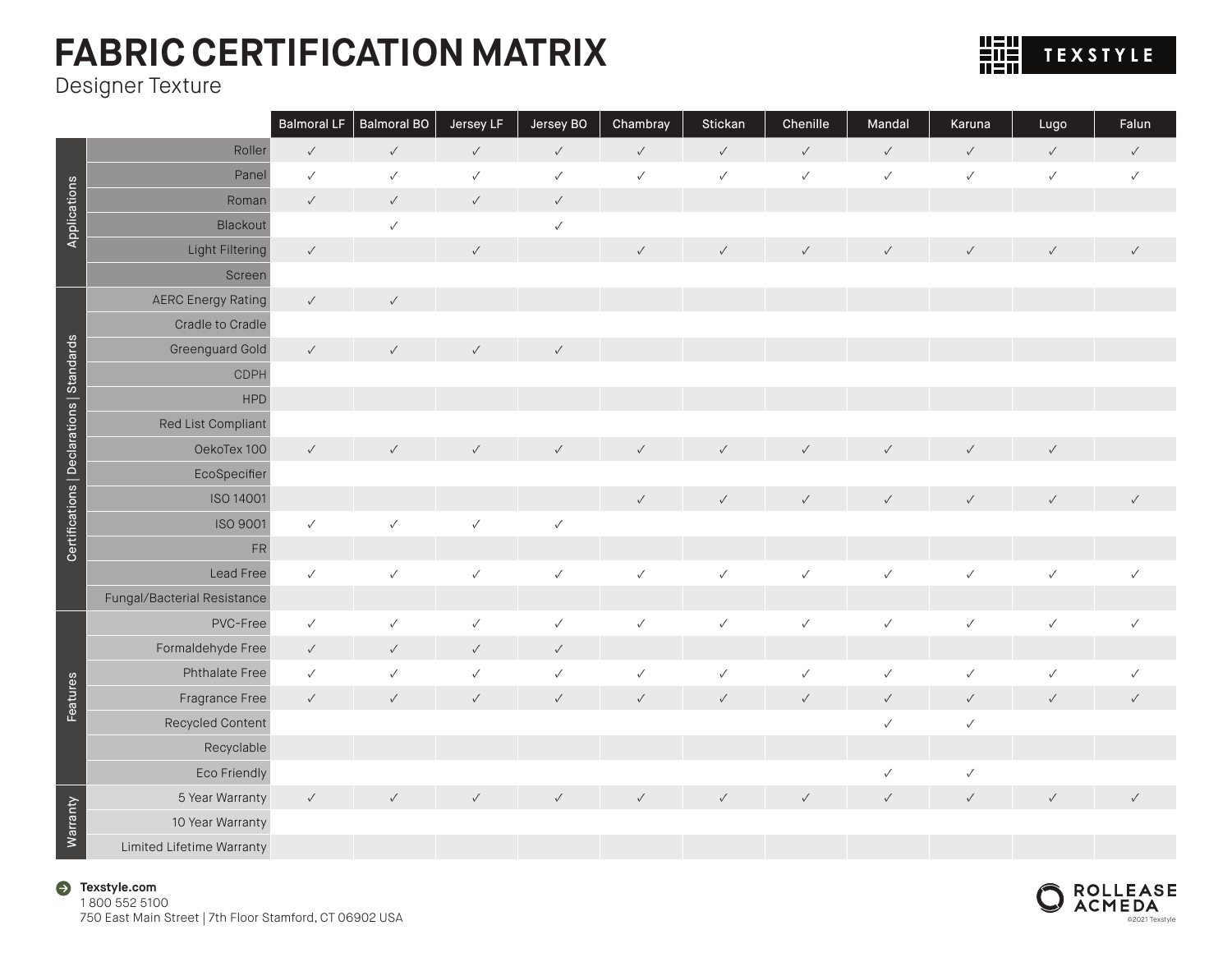

Designer Solid

|                                           |                             | Verona       | Milano       | Torino       | Panama       |              | Largo Transparent   Largo Translucent | Largo Blackout | Sanctuary Blackout |
|-------------------------------------------|-----------------------------|--------------|--------------|--------------|--------------|--------------|---------------------------------------|----------------|--------------------|
|                                           | Roller                      | $\checkmark$ | $\checkmark$ | $\checkmark$ | $\checkmark$ | $\checkmark$ | $\checkmark$                          | $\checkmark$   | $\checkmark$       |
|                                           | Panel                       | $\checkmark$ | $\checkmark$ | $\checkmark$ | $\checkmark$ | $\checkmark$ | $\checkmark$                          | $\checkmark$   | $\checkmark$       |
| Applications                              | Roman                       |              |              |              |              |              |                                       |                | $\checkmark$       |
|                                           | Blackout                    |              |              | $\checkmark$ |              |              |                                       | $\checkmark$   | $\checkmark$       |
|                                           | Light Filtering             | $\checkmark$ | $\checkmark$ |              | $\checkmark$ | $\checkmark$ | $\checkmark$                          |                |                    |
|                                           | Screen                      |              |              |              |              |              |                                       |                |                    |
|                                           | <b>AERC Energy Rating</b>   |              |              |              |              |              |                                       |                |                    |
|                                           | Cradle to Cradle            |              |              |              |              |              |                                       |                |                    |
|                                           | Greenguard Gold             |              |              |              |              |              |                                       |                | $\checkmark$       |
|                                           | <b>CDPH</b>                 |              |              |              |              |              |                                       |                |                    |
|                                           | <b>HPD</b>                  |              |              |              |              |              |                                       |                |                    |
|                                           | Red List Compliant          |              |              |              |              |              |                                       |                |                    |
| Certifications   Declarations   Standards | OekoTex 100                 | $\checkmark$ | $\checkmark$ | $\checkmark$ | $\checkmark$ |              |                                       |                | $\checkmark$       |
|                                           | EcoSpecifier                |              |              |              |              |              |                                       |                |                    |
|                                           | ISO 14001                   | $\checkmark$ | $\checkmark$ | $\checkmark$ | $\checkmark$ |              |                                       |                |                    |
|                                           | <b>ISO 9001</b>             |              |              |              |              |              |                                       |                | $\checkmark$       |
|                                           | ${\sf FR}$                  |              |              |              |              |              |                                       |                |                    |
|                                           | Lead Free                   | $\checkmark$ | $\checkmark$ | $\checkmark$ | $\checkmark$ |              |                                       |                | $\checkmark$       |
|                                           | Fungal/Bacterial Resistance |              |              |              |              |              |                                       |                |                    |
|                                           | PVC-Free                    | $\checkmark$ | $\checkmark$ | $\checkmark$ | $\checkmark$ | $\checkmark$ | $\checkmark$                          | $\checkmark$   | $\checkmark$       |
|                                           | Formaldehyde Free           |              |              |              |              |              |                                       |                | $\checkmark$       |
|                                           | Phthalate Free              | $\checkmark$ | $\checkmark$ | $\checkmark$ | $\checkmark$ |              |                                       |                | $\checkmark$       |
| Features                                  | Fragrance Free              | $\checkmark$ | $\checkmark$ | $\checkmark$ | $\checkmark$ |              |                                       |                | $\checkmark$       |
|                                           | Recycled Content            |              |              |              |              |              |                                       |                |                    |
|                                           | Recyclable                  |              |              |              |              |              |                                       |                |                    |
|                                           | Eco Friendly                |              |              |              |              |              |                                       |                |                    |
|                                           | 5 Year Warranty             | $\checkmark$ | $\checkmark$ | $\checkmark$ | $\checkmark$ | $\checkmark$ | $\checkmark$                          | $\checkmark$   | $\checkmark$       |
| Warranty                                  | 10 Year Warranty            |              |              |              |              |              |                                       |                |                    |
|                                           | Limited Lifetime Warranty   |              |              |              |              |              |                                       |                |                    |

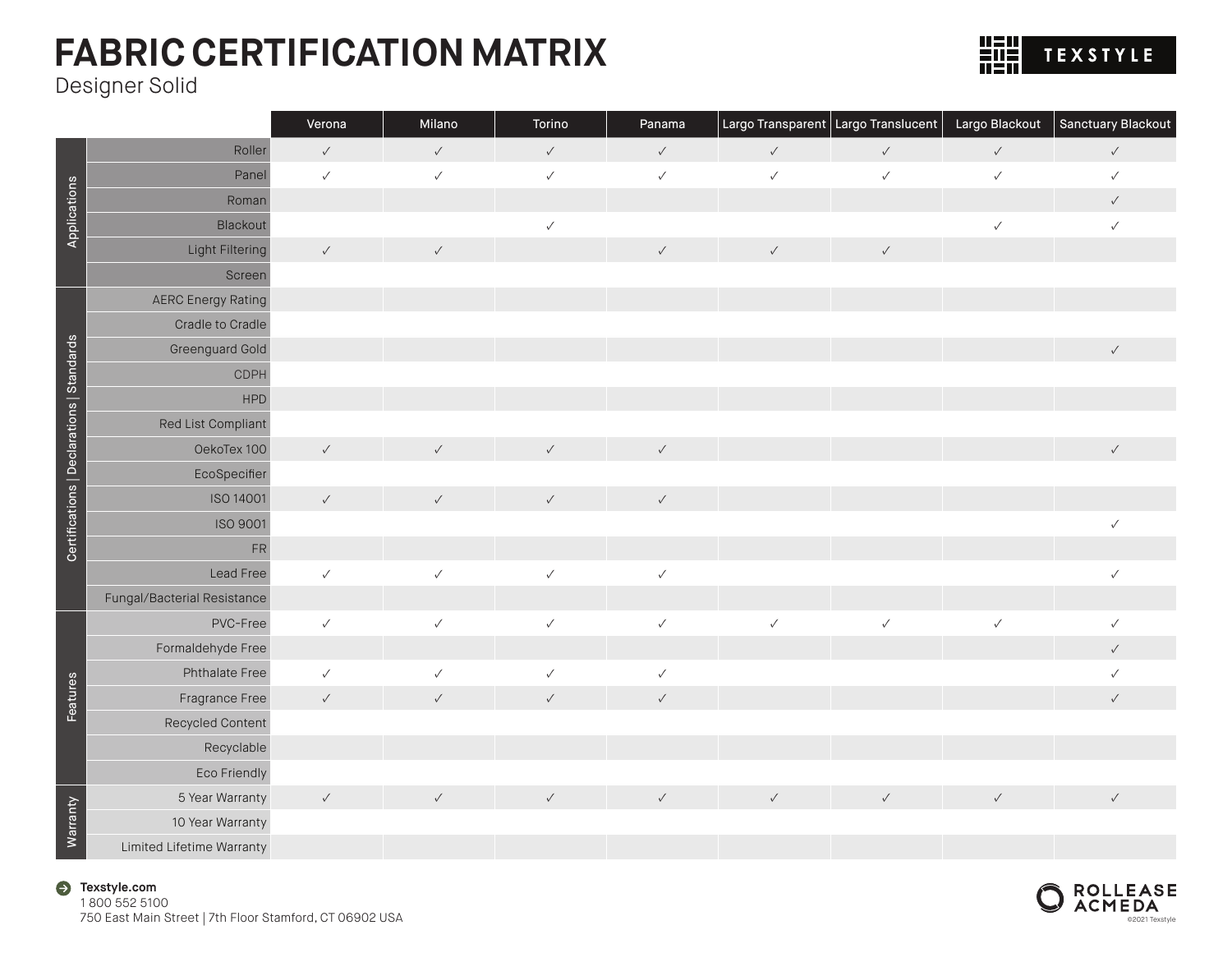Designer Neutrals

Applications

Applications

Certifications | Declarations | Standards

Certifications | Declarations | Standards

Features

Features

Warranty

|                             | Trento       | Vigo         | Romana       | Tarifa       | Soria Blackout | Santiago     | Avesta       | Avesta Blackout | Vista Blackout |
|-----------------------------|--------------|--------------|--------------|--------------|----------------|--------------|--------------|-----------------|----------------|
| Roller                      | $\checkmark$ | $\checkmark$ | $\checkmark$ | $\checkmark$ | $\checkmark$   | $\checkmark$ | $\checkmark$ | $\checkmark$    | $\checkmark$   |
| Panel                       | $\checkmark$ | $\checkmark$ | $\checkmark$ | $\checkmark$ | $\checkmark$   | $\checkmark$ | $\checkmark$ | $\checkmark$    | $\checkmark$   |
| Roman                       |              |              |              |              |                |              |              |                 | $\checkmark$   |
| Blackout                    |              | $\checkmark$ |              |              | $\checkmark$   |              |              | $\checkmark$    | $\checkmark$   |
| Light Filtering             | $\checkmark$ |              | $\checkmark$ | $\checkmark$ |                | $\checkmark$ | $\checkmark$ |                 |                |
| Screen                      |              |              |              |              |                |              |              |                 |                |
| <b>AERC Energy Rating</b>   |              |              |              |              |                |              |              |                 |                |
| Cradle to Cradle            |              |              |              |              |                |              |              |                 |                |
| Greenguard Gold             |              |              |              |              |                |              |              |                 | $\checkmark$   |
| <b>CDPH</b>                 |              |              |              |              |                |              |              |                 |                |
| <b>HPD</b>                  |              |              |              |              |                |              |              |                 |                |
| Red List Compliant          |              |              |              |              |                |              |              |                 |                |
| OekoTex 100                 |              |              |              |              |                |              |              |                 | $\checkmark$   |
| EcoSpecifier                |              |              |              |              |                |              |              |                 |                |
| ISO 14001                   | $\checkmark$ | $\checkmark$ | $\checkmark$ | $\checkmark$ | $\checkmark$   | $\checkmark$ | $\checkmark$ | $\checkmark$    |                |
| ISO 9001                    |              |              |              |              |                |              |              |                 | $\checkmark$   |
| FR                          |              |              |              |              |                |              |              |                 |                |
| Lead Free                   | $\checkmark$ | $\checkmark$ | $\checkmark$ | $\checkmark$ | $\checkmark$   | $\checkmark$ | $\checkmark$ | $\checkmark$    | $\checkmark$   |
| Fungal/Bacterial Resistance |              |              |              |              |                |              |              |                 |                |
| PVC-Free                    | $\checkmark$ | $\checkmark$ | $\checkmark$ | $\checkmark$ | $\checkmark$   | $\checkmark$ | $\checkmark$ | $\checkmark$    | $\checkmark$   |
| Formaldehyde Free           |              |              |              |              |                |              |              |                 | $\checkmark$   |
| Phthalate Free              | $\checkmark$ | $\checkmark$ | $\checkmark$ | $\checkmark$ | $\checkmark$   | $\checkmark$ | $\checkmark$ | $\checkmark$    | $\checkmark$   |
| Fragrance Free              | $\checkmark$ | $\checkmark$ | $\checkmark$ | $\checkmark$ | $\checkmark$   | $\checkmark$ | $\checkmark$ | $\checkmark$    | $\checkmark$   |
| Recycled Content            |              |              |              |              |                |              |              |                 |                |
| Recyclable                  |              |              |              |              |                |              |              |                 |                |
| Eco Friendly                |              |              |              |              |                |              |              |                 |                |
| 5 Year Warranty             | $\checkmark$ | $\checkmark$ | $\checkmark$ | $\checkmark$ | $\checkmark$   | $\checkmark$ | $\checkmark$ | $\checkmark$    | $\checkmark$   |
| 10 Year Warranty            |              |              |              |              |                |              |              |                 |                |

Limited Lifetime Warranty



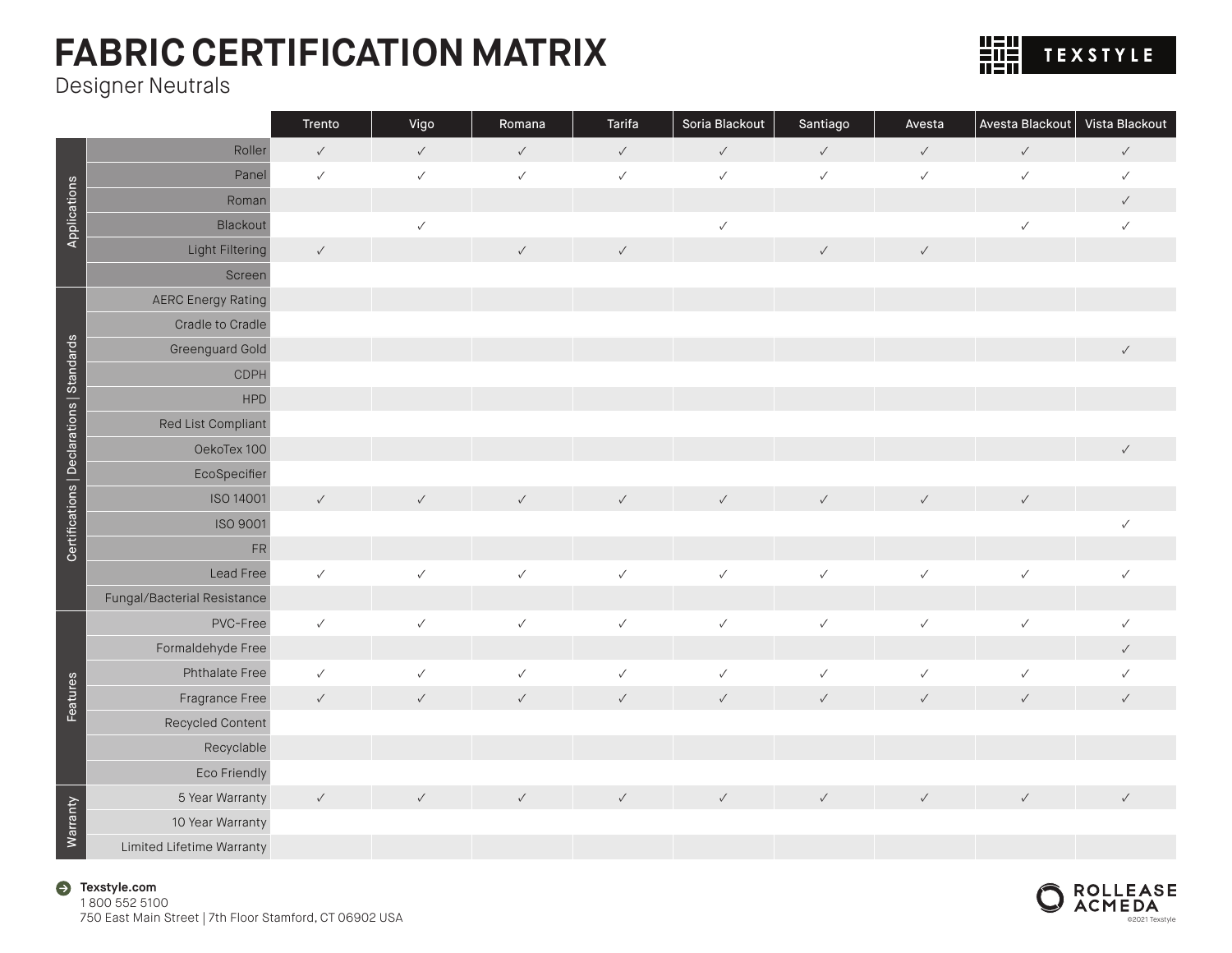# **FABRIC BRIEF**



### Certifications | Declarations | Standards

#### $\frac{1}{\epsilon}$ *GREENGUARD* CERTIFIED FOI

#### GreenGuard

- Certification that identifies products and materials with low chemical emissions.
- Certified products have been screened for more than 10,000 volatile organic compounds (VOCs) and must meet strict chemical emission levels over a 14 day testing period.
- Tests to the California Department of Public Health (CDPH) Standard Method v1.2–2017.
- Greenguard was first used as the basis for establishing LEED credits, but is no longer. LEED now uses the California Department of Public Health (CDPH) Standard Method v1.2–2017.
- Certification expires after 5 years.



#### GreenGuard Gold

- Achieving this certification level means that this fabric meets stricter chemical emission limits than standard greenguard.
- It means your product's TVOC (total VOCs) is 0.5mg/m3 of air, or less.



#### Cradle to Cradle

- A system of scoring a product and its total lifecycle for its sustainability commitment to the circular economy.
- Asses product and its lifecycle across 5 critical sustainability categories: Material Health, Material Reutilization, Renewable Energy and Carbon Management, Water Stewardship, and Social Fairness.
- Each category is assigned an achievement level: bronze, silver, gold, platinum.
- Lowest category achievement level represents its overall certification level.
- Assesses the products total lifecycle from fiber creation through the manufactures policies and procedures to transit methods to the most likely end use and then how all components can be recycled and what their new purpose could be.



Θ

#### Oeko-Tex

- Tested for harmful sub
- Certifies that the product is free of harmful substances or the limit values of potentially harmful substances are not exceeded. In many cases, the Oeko-Tex limit values go beyond national and international requirements.
- Tests for regulated substances and also non-regulated substances that are known to be problematic: Formaldehyde, heavy metals including lead, pesticides, chlorinated phenols, pthalates, biological active products, flame retardants, odors, Asbestos, dyestuffs classified as allergenics, VOCs, and much more.
- Certification valid for 1 yr and test criteria and limit values are updated each year.
- There are 4 product classes. Window covering fabrics fall into Class 4. Test requirements depend on the intended use of the textile product.



LOW VOC

#### California Department of Public Health v1.2

- CDPH is a test method for screening volatile organic compounds (VOCs) from indoor furniture, finishes, and materials.
- It is a 14-day test in a closed chamber. From the results you can make a self declaration about a product.
- GreenGuard uses this same test plus other factors for their certification.
- Gives you a range of values: TVOC: 0.5 mg/m3 or less, between 0.5 and 5 mg/ m3, or 5 mg/m3 and more
- Benefits of CDPH vs GreenGuard: Guaranteed science and it does not expire.

#### LBC Red List Compliant

- Means that of all chemicals in the product that were declared in the HPD, none of them are on the LBC's (Living Building Challenge Institute) red list of hazardous materials.
- The hazardous chemicals lists is determined by government agencies such as the United States Environmental Protection Agency (U.S. EPA), European Union Commission for the Environment, and the California Department of Toxic Substances Control.
- There are 3 levels that can be achieved:
	- 1. LBC Red List free = free of all red list ingredients down to 100 ppm.
	- 2. LBC Red List Compliant (Ambient)= free of all red list ingredients down to 100 ppm but we cannot disclose the chemicals for confidentiality reasons.
	- 3. Declared = not compliant with the Red List or its temporary exceptions.
- This declaration can be made using LBC's "Declare." label or using a self declaration letter.



#### ATTACHMENTS ENERGY RATING COUNCIL (AERC)

• AERC provides unbiased, third-party certifications of the energy-saving potential of a window attachment product using a sophisticated process of material testing and window modeling to gauge the degree to which a window attachment will improve the performance of the window in reducing heating and cooling usage.

Certified AERC products contain two energy ratings for Cool and Warm Climate that display potential energy savings in comparison to unprotected windows.

Cool Climate – measures for potential heat savings Warm Climate – measures for potential cooling savings Learn more at: www.aercenergyrating.org

#### Health Product Declaration

- 
- Declaration of everything you use in your product good, bad, and ugly. Not a certification.
- Similar to a Material Safety Data Sheet (MSDS), except an HPD measures smaller particles down to 100 parts per million. MSDS would not capture particles to small.
- It screens the materials and substances using the GreenScreen methodology and gives you a hazard score based on the hazard level of the product.



**Texstyle.com**  1 800 552 5100 750 East Main Street | 7th Floor Stamford, CT 06902 USA



**LBC Compliant**